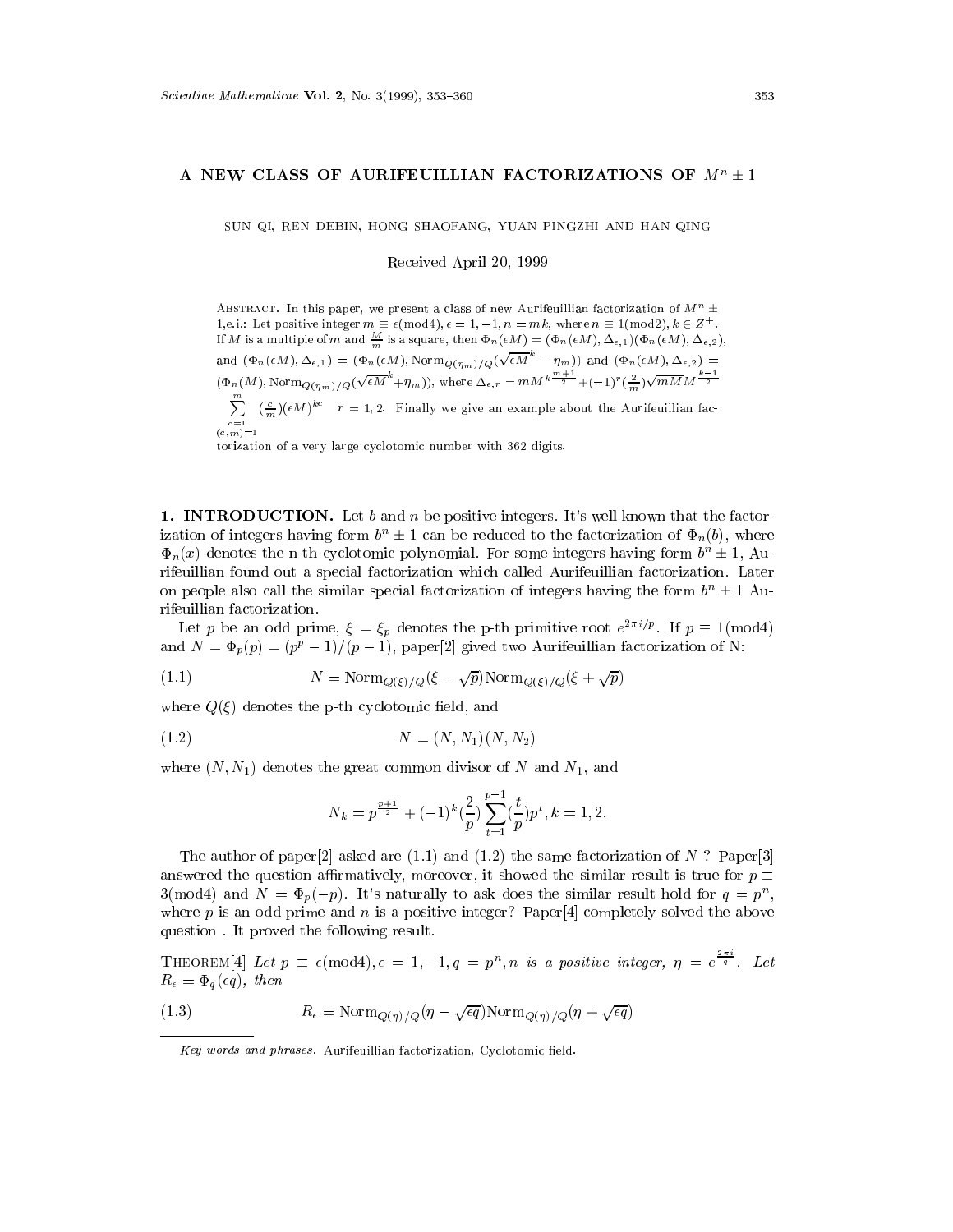and if n is odd, then

$$
(1.4) \t\t R_{\epsilon} = (R_{\epsilon}, R_{\epsilon,1})(R_{\epsilon}, R_{\epsilon,2})
$$

where

$$
R_{\epsilon,k}=q^{\frac{q+1}{2}}+(-1)^{k}(\frac{2}{p})\sum_{\substack{i=1 \ (p,t)=1}}^{p^{\frac{n+1}{2}}}(\frac{t}{p})(\epsilon q^{q/p})^{t}, k=1,2.
$$

if n is even, then

(1.5)  $R_{\epsilon} = (R_{\epsilon}, R'_{\epsilon,1})(R_{\epsilon}, R'_{\epsilon,2})$ 

where

$$
R'_{\epsilon,k}=q^{\frac{q+1}{2}}+(-1)^k p^{\frac{n-2}{2}}(\sum_{t=1}^{p-1}(\frac{t}{p})(\epsilon q^{q/p})^t)^2, k=1,2.
$$

Furthermore, if n is ona then  $(1.3)$  and  $(1.4)$  are the same factorization of  $R_{\epsilon}$ , if n is even then (1.5) and (1.5)are the same factorization of  $R_{\epsilon}$ .

People naturally hope we have the similar result for any odd. In this paper we get more generous result than the hope. Let  $m = \epsilon(\text{mod}4), \epsilon = 1, -1, n = \kappa m, n = 1(\text{mod}2), \kappa \in \mathbb{Z}^+$ . Positive integer M is a multiple of  $m$ , and  $\frac{m}{m}$  is a square. We obtain two factorizations of  $\Phi_n(\epsilon M)$  in different way, which are the same one. This result largely improves the previous works. Finally, in order to test the effectiveness of the result, we give an example about the factorization of a very large cyclotomic number.

## 2. the Aurifeuillian factorization of  $M^n \pm 1(n \equiv 1 \pmod{2})$ .

Lemma 2.1[5] The Gauss sum

$$
\sum_{\substack{a=1\\(a,m)=1}}^m (\frac{a}{m}) \eta_m^a = \{ \begin{array}{ll} \sqrt{m} & if \ m \equiv 1 (\hbox{\rm mod} 4) \\ \sqrt{-m} & if \ m \equiv 3 (\hbox{\rm mod} 4) \end{array}
$$

where  $\eta_m = e^{\frac{2\pi m}{m}}$ .

LEMMA 2.2 Let  $\kappa \in \mathbb{Z}^+, 1 \leq \kappa \leq m$ , then

$$
\textrm{Norm}_{Q(\eta_m)/Q}(1-\eta_m^{2k})=(\Phi_{\frac{m}{(k,m)}}(1))^{(k,m)}
$$

PROOF. Let  $\kappa_1 = \frac{1}{(k,m)}, m_1 = \frac{1}{(k,m)}, \text{ then } (\kappa_1, m_1) = 1$ . By the definition of Norm we have

$$
\text{Norm}_{Q(\eta_m)/Q}(1-\eta_m^{2k}) = \prod_{\substack{a=1 \ (a,m)=1}}^m (1-\eta_m^{2ka}) = \prod_{\substack{a=1 \ (a,m)=1}}^m (1-\eta_{m_1}^{k_1a}) =
$$
\n
$$
(\prod_{\substack{a=1 \ (a,m)=1}}^m (1-\eta_{m_1}^{k_1a}))^{(k,m)} = (\prod_{\substack{a=1 \ (a,m_1)=1}}^m (1-\eta_{m_1}^a))^{(k,m)} = (\Phi_{m_1}(1))^{(k,m)}.
$$

:

Lemma 2.3 Let positive integer m (mod4); <sup>=</sup> 1; 1; M be <sup>a</sup> positive integer , and mM be a square. Let  $Gal(Q(\eta_m)/Q) = {\{\sigma_i | \sigma_i : \eta_m \mapsto \eta_m^i, 1 \le i \le m, (i, m) = 1\}}$ , then for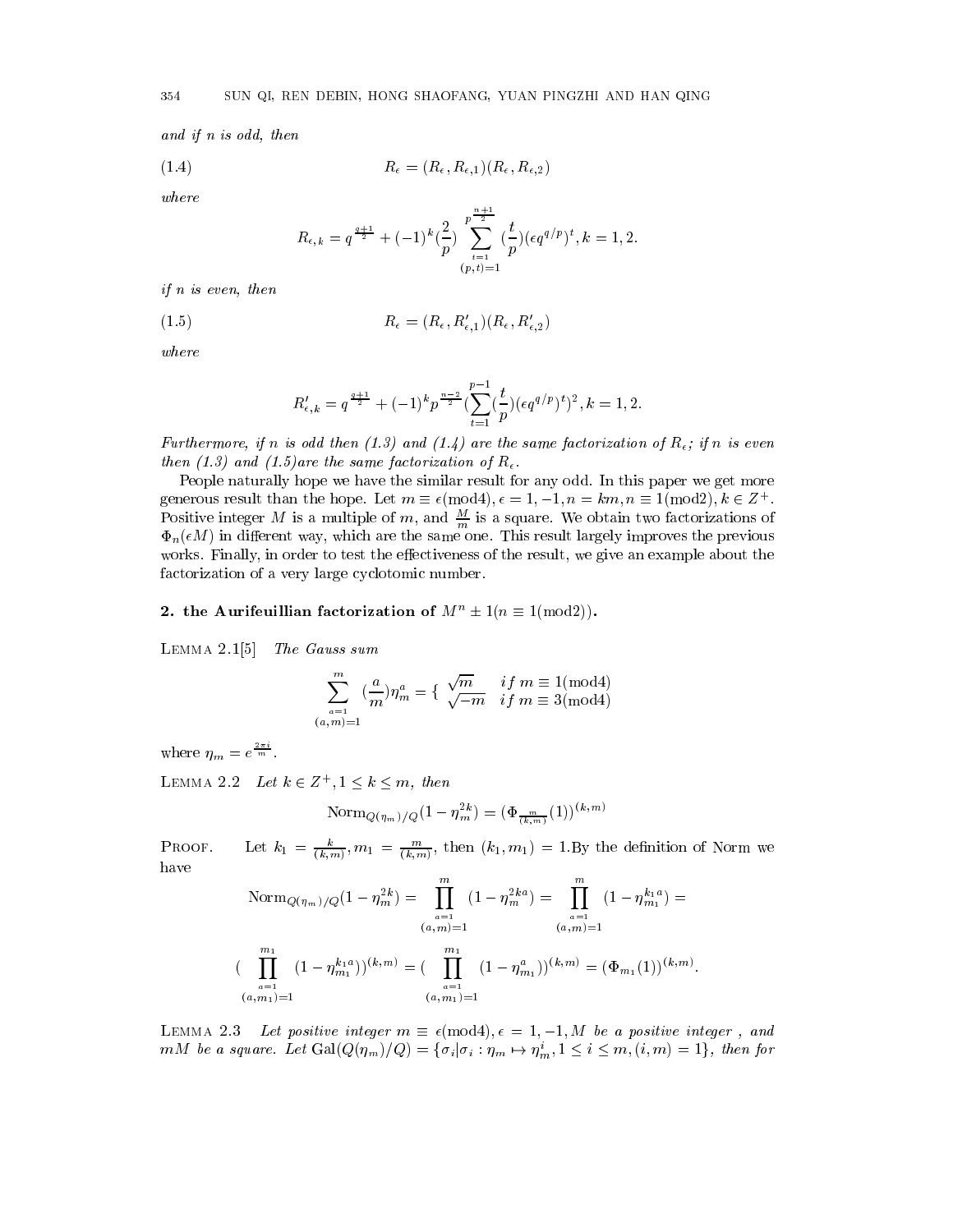any  $\sigma_i \in \text{Gal}(Q(\eta_m)/Q)$  we have  $\sigma_i(\sqrt{\epsilon M})=(\frac{i}{m})\sqrt{\epsilon M}$  if $(i,m)=1$ . Proof. By lemma 2.1

$$
\sum_{\substack{c=1\\(c,m)=1}}^m(\frac{c}{m})\eta_m^c=\sqrt{\epsilon m}.
$$

Therefore

(2.1) 
$$
\sigma_i(\sqrt{\epsilon m}) = \sum_{\substack{c=1 \ (c,m)=1}}^m (\frac{c}{m}) \eta_m^{ic} = (\frac{i}{m}) \sqrt{\epsilon m}
$$

And since  $m_{M}$  is a square we can let  $m_{M} = a^{2}, a \in \mathbb{Z}$ . Then  $M = (\frac{m}{m})^{2}m$ . By (2.1) we have

$$
\sigma_i(\sqrt{\epsilon M}) = \frac{a}{m} \sigma_i(\sqrt{\epsilon m}) = (\frac{i}{m}) \sqrt{\epsilon M}.
$$

LEMMA 2.4 Let  $n = m\kappa$ , where  $n = 1$ (HIOG2),  $m, \kappa \in \mathbb{Z}$ . Then

(2.2)

$$
\Phi_n(x^2) = (\Phi_n(x^2), \prod_{\substack{s=1 \ (m \atop m})=1}^m (x^k - \eta_m^s) \prod_{\substack{t=1 \ (m \atop m})= -1}^m (x^k + \eta_m^t)) \cdot (\Phi_n(x^2), \prod_{\substack{s=1 \ (m \atop m})= -1}^m (x^k - \eta_m^s) \prod_{\substack{t=1 \ (m \atop m})= 1}^m (x^k + \eta_m^t))
$$

PROOF. Let  $A = \prod_{r=1}^{\infty} (x - n_r^s)$  $(s, n)=1$ <br> $\left(\frac{s}{m}\right)=1$  $(x - \eta_n^s)$   $\prod_{\substack{t=1 \ (t,n)=1}}^{\infty} (x + \eta_n^s)$  $\left(\frac{1}{m}\right)=-1$  $(x + \eta_n^t), B = \prod_{\substack{s=1 \ (s,n)=1 \ (s,n)=1}}^{\infty} (x - \eta_n^s)$  $(x - \eta^s_n) \prod_{\substack{t=1 \ (t,n)=1}}^n (x + \eta^i_n)$  $(\frac{1}{m})=1$  $(x + \eta_n)$ . Since

 $\mathcal{L}$  for we have by the definition of cyclotomic polynomials.

$$
\Phi_n(x^2) = \prod_{\substack{s=1 \ (s,n)=1}}^n (x^2 - \eta_n^s) = \prod_{\substack{s=1 \ (s,n)=1}}^n (x^2 - \eta_n^{2s})
$$
\n
$$
= \prod_{\substack{s=1 \ (s,n)=1}}^n (x - \eta_n^s) \prod_{\substack{s=1 \ (s,n)=1}}^n (x + \eta_n^s) = AB
$$

Hence

$$
A = (\Phi_n(x^2), \prod_{\substack{s=1 \ (s-1)=1}}^n (x - \eta_n^s) \prod_{\substack{s=1 \ (s-1)=1}}^n (x + \eta_n^s))
$$

$$
B = (\Phi_n(x^2), \prod_{\substack{s=1 \ (s-1)=-1}}^n (x - \eta_n^s) \prod_{\substack{s=1 \ (s-1)=-1}}^n (x + \eta_n^s))
$$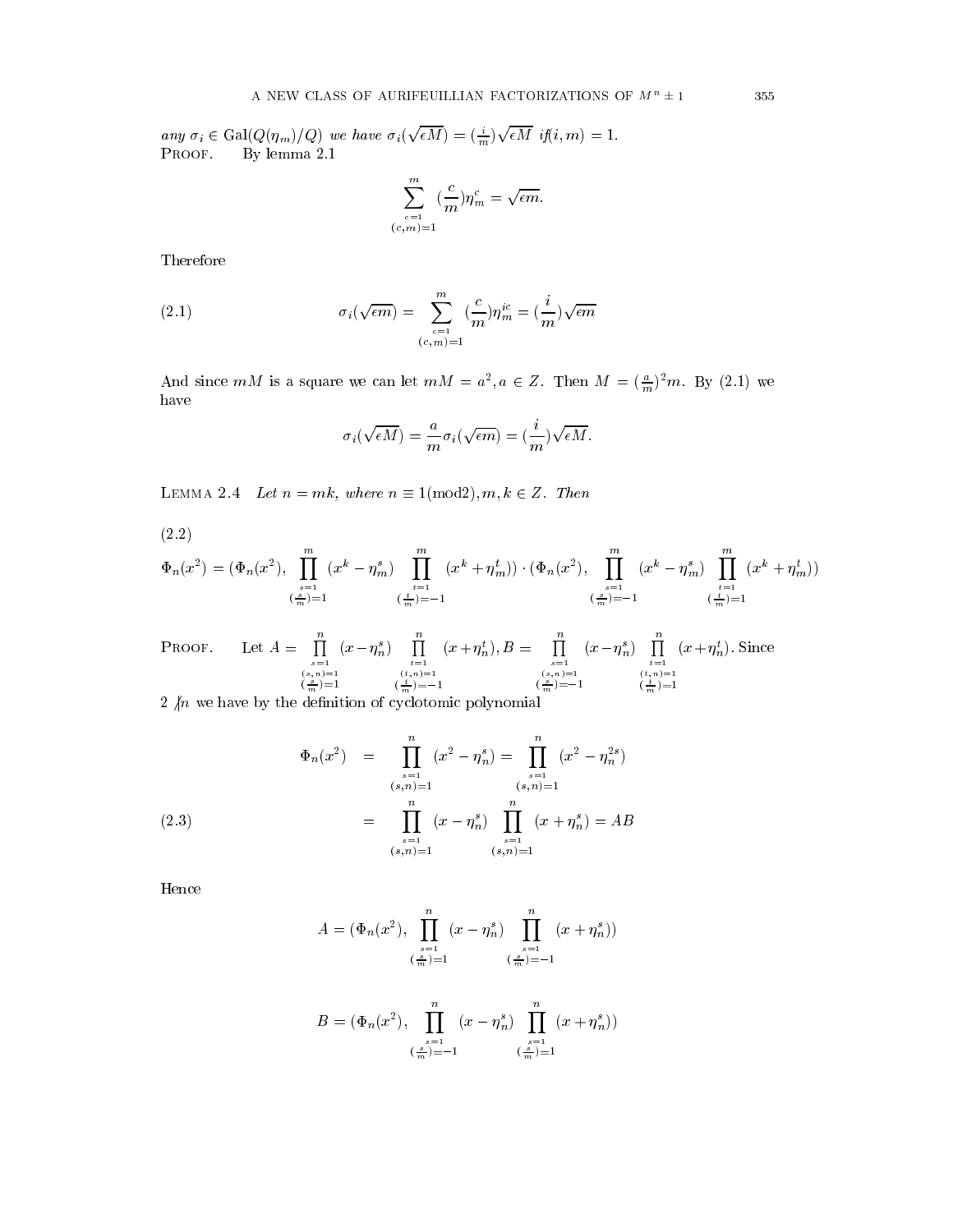Now we suppose  $s = s + u m$ , where  $1 \le s \le m$ ,  $0 \le u \le k - 1$ , so we have

$$
\prod_{\substack{s=1 \ s \neq 1}}^{n} (x \pm \eta_n^s) = \prod_{\substack{s'=1 \ s' = 1}}^{m} \prod_{u=0}^{k-1} (x \pm \eta_n^{s'+um})
$$
\n
$$
= \prod_{\substack{s'=1 \ s' = 1}}^{m} \prod_{u=0}^{k-1} (x \pm \eta_n^{s'} \eta_k^u)
$$
\n
$$
= \prod_{\substack{s'=1 \ s' = 1}}^{m} (x^k \pm \eta_n^{s'} k)
$$
\n
$$
= \prod_{\substack{s'=1 \ s' = 1}}^{m} (x^k \pm \eta_n^{s'} k)
$$
\n
$$
= \prod_{\substack{s=1 \ s \neq 1}}^{m} (x^k \pm \eta_m^s)
$$

where  $\epsilon = 1, -1$ . Thus

(2.4) 
$$
A = (\Phi_n(x^2), \prod_{\substack{s=1 \ (s=1) = 1}}^m (x^k - \eta_m^s) \prod_{\substack{t=1 \ (s=1) = -1}}^m (x^k + \eta_m^t))
$$

(2.5) 
$$
B = (\Phi_n(x^2), \prod_{\substack{s=1 \ (m \ \overline{m}) = -1}}^m (x^k - \eta_m^s) \prod_{\substack{t=1 \ (\frac{t}{m}) = 1}}^m (x^k + \eta_m^t)
$$

So we obtain (2.2) from (2.3), (2.4) and (2.5).

I HEOREM 2.1 Let  $n = m\kappa$ , where  $n = 1$ (HIOG2),  $m = \epsilon$ (HIOG4),  $\epsilon = 1, -1, \kappa \in \mathbb{Z}$ . If M is a multiple of  $m$  and  $\frac{m}{m}$  is a square, then we have

(2.6)

$$
\Phi_n(\epsilon M) = (\Phi_n(\epsilon M), \text{Norm}_{Q(\eta_m)/Q}(\sqrt{\epsilon M}^k - \eta_m))(\Phi_n(\epsilon M), \text{Norm}_{Q(\eta_m)/Q}(\sqrt{\epsilon M}^k + \eta_m))
$$

PROOF. Because  $m|M$  and  $\frac{M}{m}$  is a square, we can let  $\frac{M}{m} = a^2, a \in \mathbb{Z}$ , and  $\sqrt{\epsilon M} = a\sqrt{\epsilon m} \in \mathbb{Z}[\eta_m]$  since  $\sqrt{\epsilon m} \in \mathbb{Z}[\eta_m]$ . Let  $\text{Gal}(Q(\eta_m)/Q) = \{\sigma_i | \sigma_i : \eta_m \mapsto \eta_m^i, (i, m) = 1, 1 \leq \epsilon \}$  $\sum_{i=1}^{n}$  in  $\sum_{i=1}^{n}$  is seen 2 6  $\binom{n}{i}$  ,  $\binom{n}{i}$  ,  $\binom{n}{i}$  in the matrix by lemma 2.3

$$
\sigma_i(\sqrt{\epsilon M}^k - \eta_m) = ((\frac{i}{m})\sqrt{\epsilon M})^k - \eta_m^i = (\frac{i}{m})\sqrt{\epsilon M}^k - \eta_m^i
$$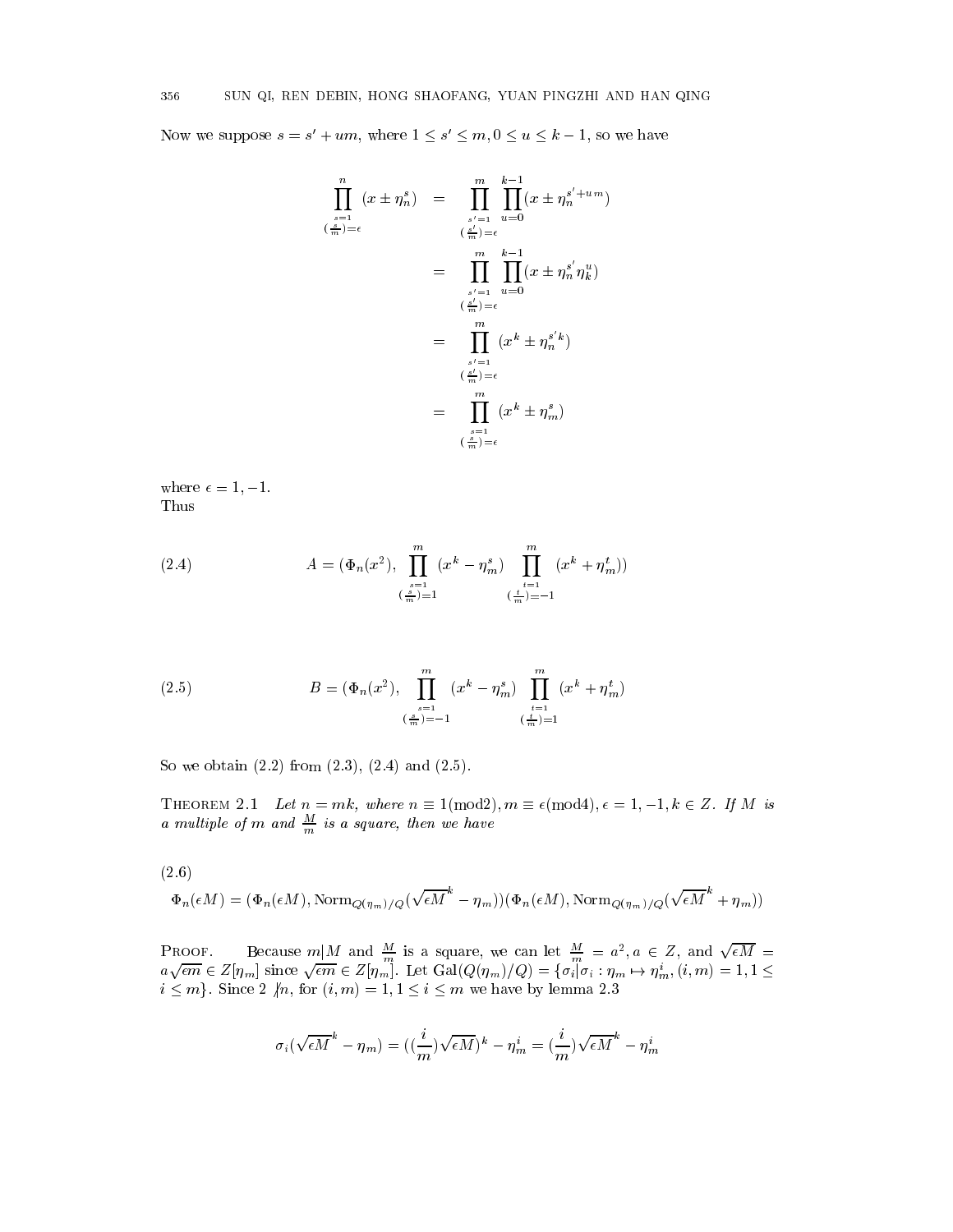Hence

$$
\begin{array}{rcl}\n\text{Norm}_{Q(\eta_m)/Q}(\sqrt{\epsilon M}^k - \eta_m) & = & \prod_{i=1}^m \sigma(\sqrt{\epsilon M}^k - \eta_m) \\
& = & \prod_{i=1}^m \left( \left( \frac{i}{m} \right) \sqrt{\epsilon M}^k - \eta_m^i \right) \\
& = & \prod_{i=1}^m \left( \sqrt{\epsilon M}^k - \eta_m^s \right) \\
& = & \prod_{i=1}^m \left( \sqrt{\epsilon M}^k - \eta_m^s \right) \prod_{i=1}^m \left( -\sqrt{\epsilon M}^k - \eta_m^t \right) \\
& = & \left( \frac{s}{m} \right) = 1 \qquad \qquad \left( \frac{i}{m} \right) = -1 \\
\text{(Phi}_n(\epsilon M), \text{Norm}_{Q(\eta_m)/Q}(\sqrt{\epsilon M}^k - \eta_m) \right) & = \\
\text{(Phi}_n(\epsilon M), \prod_{i=1}^m \left( \sqrt{\epsilon M}^k - \eta_m^s \right) \prod_{i=1}^m \left( \sqrt{\epsilon M}^k + \eta_m^t \right)) \\
& & \left( \frac{s}{m} \right) = 1 \qquad \qquad \left( \frac{i}{m} \right) = -1\n\end{array}
$$

In the same way we have

$$
(\Phi_n(\epsilon M), \text{Norm}_{Q(\eta_m)/Q}(\sqrt{\epsilon M}^k + \eta_m)) =
$$

$$
(\Phi_n(\epsilon M), \prod_{\substack{s=1 \ (m, k) = -1}}^m (\sqrt{\epsilon M}^k - \eta_m^s) \prod_{\substack{t=1 \ (m, k) = 1}}^m (\sqrt{\epsilon M}^k + \eta_m^t))
$$

In lemma 2.4 we replace x by  $\sqrt{\epsilon M}$  then we get (2.6). We complete our proof.

LEMMA 2.5 Let  $m | M, \kappa \in \mathbb{Z}$  . Then  $(\Psi_m(M^*), m) = 1$ . **PROOF.** SHICE  $\Psi_m(M^{\dagger})|((M^{\dagger})^{\dagger\dagger} - 1)/(M^{\dagger} - 1)$ , so  $(\Psi_n(M^{\dagger})$ ,  $M) = 1$ . And  $m|M$ , so  $(\Psi_m(M^{\circ}), m) = 1.$ 

LEMMA 2.0 Let positive integer  $m \equiv \epsilon$ (mod4),  $\epsilon = 1, \pm 1, n = m\kappa$ , where  $n \equiv 1$ (mod2),  $\kappa \in$  $Z+I$  if  $M$  is a multiple of  $m$  and  $\frac{m}{m}$  is a square. Let

$$
(2.7) \qquad \Delta_{\epsilon,r} = mM^{k\frac{m+1}{2}} + (-1)^r \left(\frac{2}{m}\right) \sqrt{mM} M^{\frac{k-1}{2}} \sum_{\substack{c=1\\(c,m)=1}}^m \left(\frac{c}{m}\right) \left(\epsilon M\right)^{kc} \quad r=1,2.
$$

Then

(2.8) 
$$
\text{Norm}_{Q(\eta)/Q}(\sqrt{\epsilon M}^k - \eta_m)|\Delta_{\epsilon,1}
$$

(2.9) 
$$
\text{Norm}_{Q(\eta)/Q}(\sqrt{\epsilon M}^k + \eta_m)|\Delta_{\epsilon,2}
$$

PROOF. Suppose  $\epsilon = 1$ . For  $1 \leq i \leq m$ ,  $(i, m) = 1$ , by Lemma 2.1 we have

$$
\sum_{\substack{c=1\\(c,m)=1}}^m (\frac{c}{m}) M^{kc} \equiv \sum_{\substack{c=1\\(c,m)=1}}^m (\frac{c}{m}) \eta_m^{2ci} \equiv (\frac{2i}{m}) \sum_{\substack{c=1\\(c,m)=1}}^m (\frac{2ci}{m}) \eta_m^{2ci} \equiv (\frac{2i}{m}) \sqrt{m} (\text{mod } M^{\frac{k}{2}} - \eta_m^i)
$$

Hence if  $\left(\frac{i}{m}\right)=1$ 

$$
\Delta_{\epsilon,1} \equiv m\eta_m^{i(m+1)} - (\frac{2}{m})\sqrt{mM}M^{\frac{k-1}{2}}(\frac{2i}{m})\sqrt{m} \equiv m\eta_m^i - mM^{(\frac{k}{2})} \equiv 0 (\text{mod} \ \ M^{\frac{k}{2}} - \eta_m^i)
$$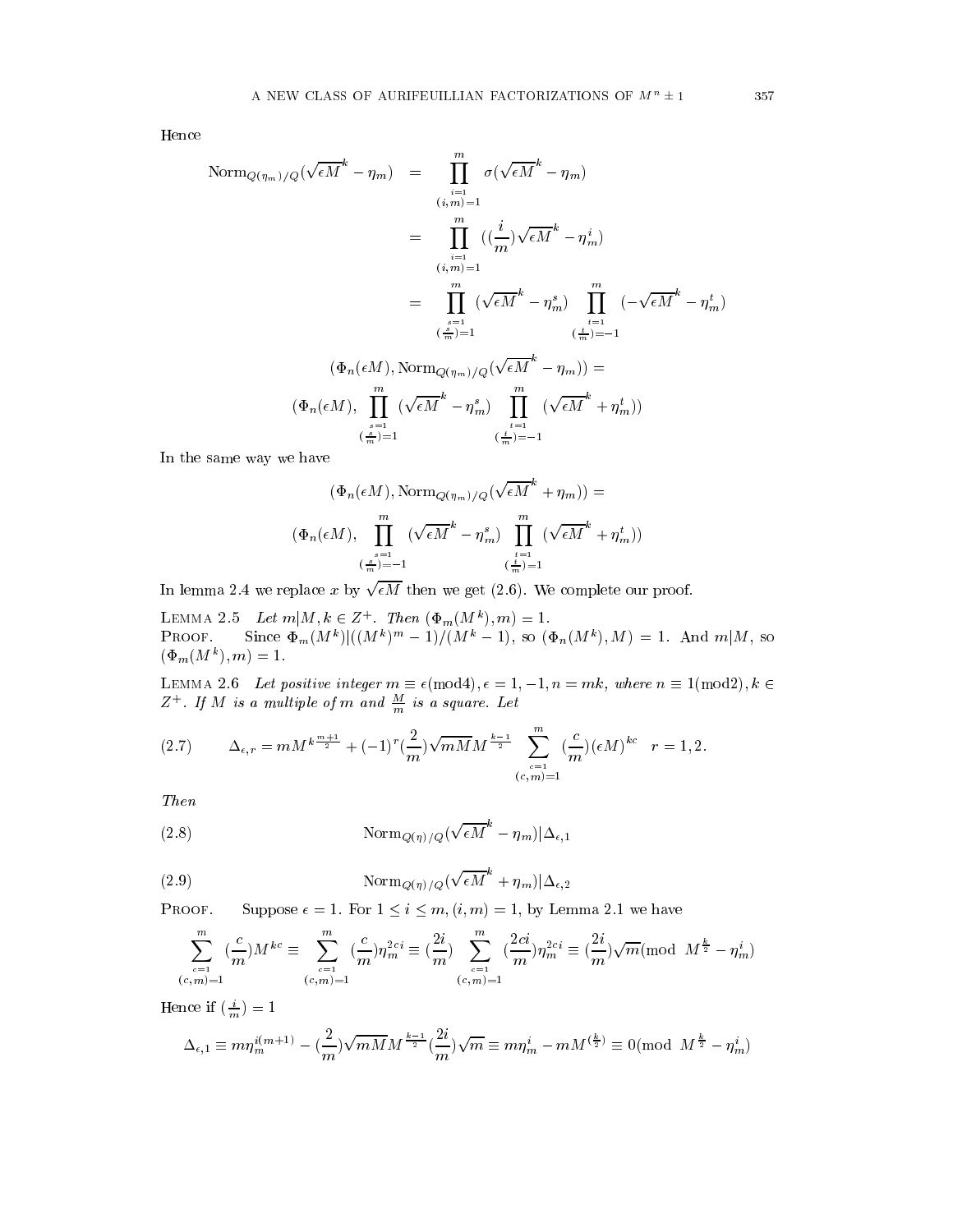In the same way  $\Delta_{\epsilon,1} \equiv 0 \pmod{M^{\frac{1}{2}} + \eta_m^2}$  if  $(\frac{i}{m}) = -1$ . So for  $1 \le a \le m, (a,m) = 1$  we have

(2.10) 
$$
\sigma_a(\sqrt{M}^k - \eta_m)|\sigma_a(\Delta_{\epsilon,1}) = \Delta_{\epsilon,1}
$$

On the other hand we have by lemma 2.3(be awear that  $mM$  is a square since  $M/m$  is a square)

$$
\sigma_a(\sqrt{M}^k - \eta_m) = \sigma_a(\sqrt{M})^k - \eta_m^a = (\frac{a}{m})\sqrt{M}^k - \eta_m^a
$$

Therefore for any  $b \neq a, 1 \leq b \leq m$ ,  $(b, m) = 1$ , we have

$$
(\sigma_a(\sqrt{M}^k-\eta_m),\sigma_b(\sqrt{M}^k-\eta_m)=
$$

 $((\frac{m}{m})\sqrt{M}^{\circ}-\eta_{m}^{a},(\frac{b}{m})\sqrt{M}^{\circ}-\eta_{m}^{b})|(M^{k}-\eta_{m}^{2a},M^{k}-\eta_{m}^{2b})|\text{Norm}_{Q(\eta_{m})/Q}(1-\eta_{m}^{2(b-a)})|$ Let  $m_1 = m/(b - a, m)$ . By lemma 2.2 we have

$$
(\sigma_a(\sqrt{M}^k-\eta_m),\sigma_b(\sqrt{M}^k-\eta_m)|(\Phi_{m_1}(1))^{(b-a,m)}
$$

And

$$
\Phi_{m_1}(1) = \prod_{\substack{i=1 \ i \neq m}}^{m_1} (1 - \eta_{m_1}^i) \Big| \prod_{i=1}^{m_1 - 1} (1 - \eta_{m_1}^i) = m_1 \Big| m
$$

Hence

(2.11) 
$$
(\sigma_a(\sqrt{M}^k - \eta_m), \sigma_b(\sqrt{M}^k - \eta_m)|m^{(b-a,m)}
$$

On the other hand we have

$$
(\sigma_a(\sqrt{M}^k - \eta_m), \sigma_b(\sqrt{M}^k - \eta_m))|(M^k - \eta_m^{2a}, M^k - \eta_m^{2b})|
$$

$$
\prod_{\substack{i=1 \ i, m \neq 1}}^m (M^k - \eta_m^{2i}) = \prod_{\substack{i=1 \ i, m \neq 1}}^m (M^k - \eta_m^i)
$$

namely

(2.12) 
$$
(\sigma_a(\sqrt{M}^k - \eta_m), \sigma_b(\sqrt{M}^k - \eta_m))|\Phi_m(M^k)
$$

By  $(2.11)$ ,  $(2.12)$  and lemma 2.5 we have

(2.13) 
$$
(\sigma_a(\sqrt{M}^k - \eta_m), \sigma_b(\sqrt{M}^k - \eta_m) = 1
$$

So when  $\epsilon = 1$  we have proved (2.8) by (2.10) and (2.13). In the same way we can prove (2.8) when  $\epsilon = -1$ . So we complete the proof of (2.8). Clearly, we can prove (2.9) similarly. Hence the proof is complete.

Lemma 2.7 Let  $n$  and  $n$  is made  $m$  and  $\alpha$  is the  $n$  if  $\alpha$  is the  $n$  is the  $n$  if  $m$  then the  $n$  $(\Phi_n(\epsilon M), \Delta_{\epsilon,1}, \Delta_{\epsilon,2}) = 1.$ 

PROOF. Since 
$$
(\Delta_{\epsilon,1}, \Delta_{\epsilon,2})|2mM^{k\frac{m+1}{2}}
$$
 and  $\Phi_n(\epsilon M) = \prod_{\substack{i=1 \ i,n \geq 1}}^n (\epsilon M - \eta_n^i) \Big| \prod_{i=1}^{n-1} (\epsilon M - \eta_n^i) =$ 

 $(\epsilon M)^n = 1$  (F(1f) 1f) 1 D 11f 1 (F(1f)  $\frac{\left(\epsilon M\right)^{n-1}}{eM-1}$ , we have  $(\Phi_n(\epsilon M), M) = 1$ . Because  $m|M$  then  $(\Phi_n(\epsilon M), mM^{\frac{n-1}{2}}) = 1$ . But<br>  $2 \text{ km which follows } 2 \sqrt{\frac{\left(\epsilon M\right)^m-1}{\epsilon M-1}}, \text{ then } 2 \sqrt{\Phi_n(\epsilon M)}$ . Hence  $(\Phi_n(\epsilon M), 2mM^{\frac{n+1}{2}}) = 1$  which  $f(x) = f(x) = f(x) = 1, \quad x = 1, \quad x = 1.$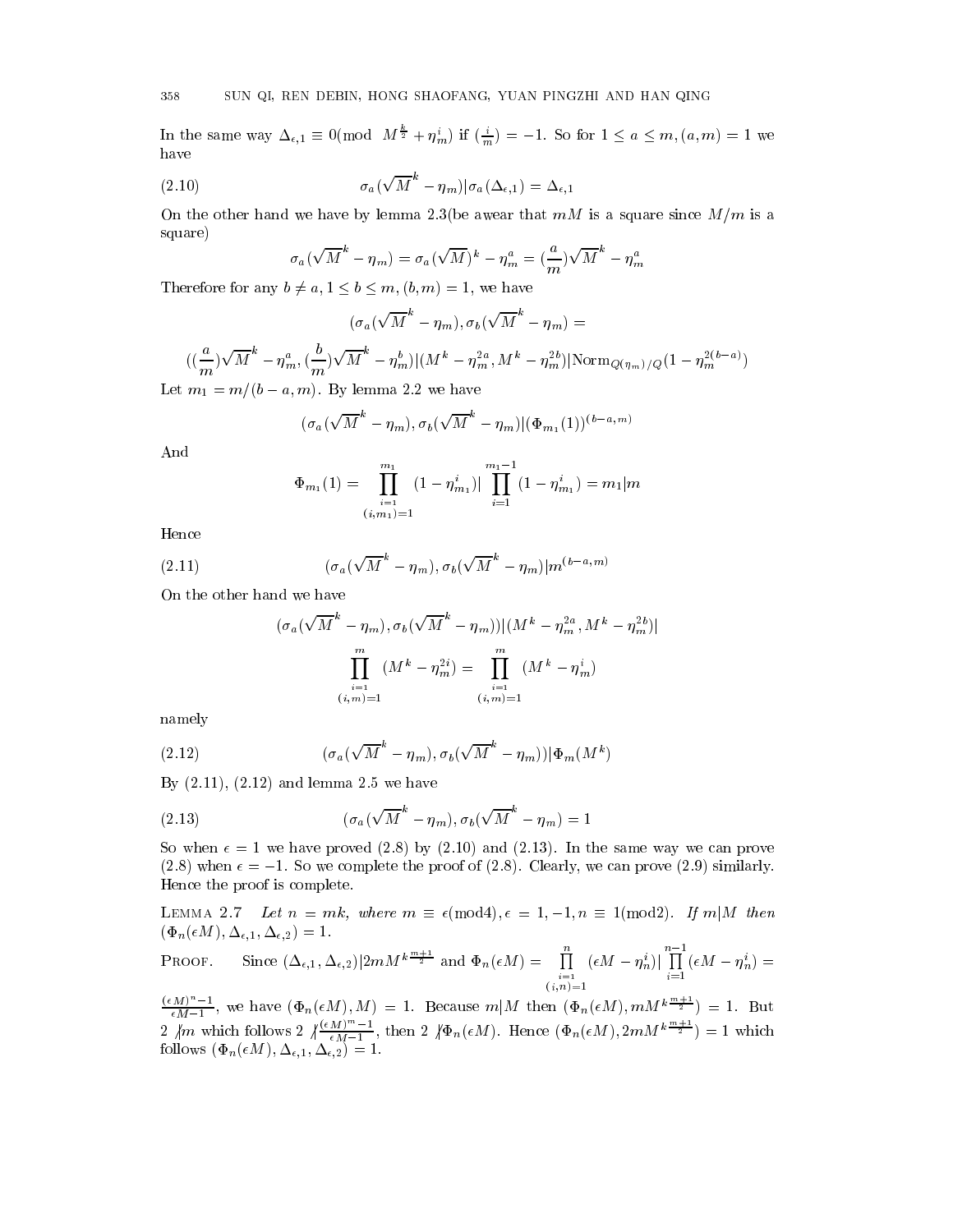$(\Phi_n(\epsilon M), \text{Norm}_{Q(\eta_m)/Q}(\sqrt{\epsilon M}^n + \eta_m)).$  $\mathbf{p}$ 

**PROOF.** When 
$$
\epsilon = 1
$$
, by Lemma 2.6 we have

$$
(\Phi_n(M), \mathrm{Norm}_{Q(\eta)/Q}(\sqrt{M}^k - \eta_m)) | (\Phi_n(M), \Delta_{\epsilon, 1})
$$

and

$$
(\Phi_n(M), \text{Norm}_{Q(\eta)/Q}(\sqrt{M}^k + \eta_m)) | (\Phi_n(M), \Delta_{\epsilon, 2})
$$

So by Theorem 2.1 we have

$$
\Phi_n(M)|(\Phi_n(M),\Delta_{1,1})(\Phi_n(M),\Delta_{1,2})
$$

On the other hand

 $(\Phi_n(M), \Delta_{1,1})|\Phi_n(M), (\Phi_n(M), \Delta_{1,2})|\Phi_n(M)$ 

then by lemma 2.7

$$
(\Phi_n(M), \Delta_{1,1})(\Phi_n(M), \Delta_{1,2})|\Phi_n(M)
$$

So we compete the proof of the theorem when  $\epsilon = 1$ . In the same way we can prove the theorem when  $\epsilon = -1$ . So the whole proof is complete.

EXAMPLE. Let  $n = 253$ ,  $m = 11$ ,  $M = 44$ , then  $k = 23$ . Clearly, the conditions of theorem 2.2 are satisfied, so we can compute

- $\Phi_{253}(-44) = 37097843454508251863152523593423936256220975970338072$ 46964591185390789924977769116522088181645680182845039 93195841402705471120561689440516827477559406002819048 94424323005472001320662317966652573523661165656368874 12917494806145455573196005446169730072632762854659235 09514722330122059088666811487256804124000301
	- $\Delta_{-1,1}$  =  $-44$   $3444504158952720218520000547091950150908205232$ 97857492650170175746544185180003727552761096352713337 70294179177848671782452407958833164292053459517131078 34686515928235771051161580969105598826912332516749252 95188319707121735655291803715040965969853944167108087 27368572689535094363252515886499722426954448015777548 1725883542868441384200481800214
	- $\Delta_{-1,2}$  = 44 344450415895272621852660054769195015096820525297 85749265017017574654418518000372755276109635271333770 68651592823577123376169120637350008677859528459871092 32623093494353633587850215667423809900570469161991937 30866062009064107376799993559996769294437690473997736